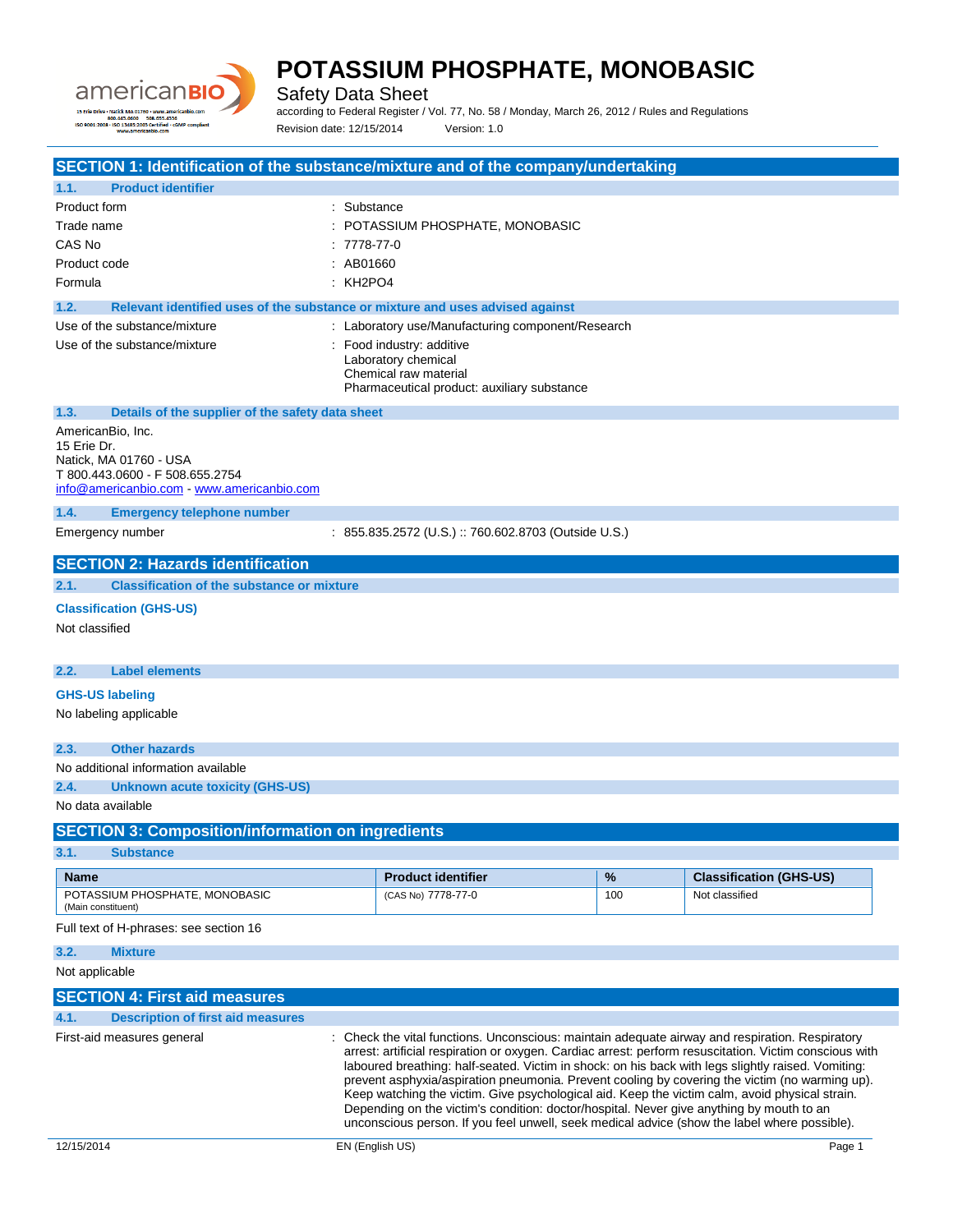Safety Data Sheet

according to Federal Register / Vol. 77, No. 58 / Monday, March 26, 2012 / Rules and Regulations

| First-aid measures after inhalation                                 | : Remove the victim into fresh air. Respiratory problems: consult a doctor/medical service. Assure<br>fresh air breathing. Allow the victim to rest.                                                                                                                                                                                        |
|---------------------------------------------------------------------|---------------------------------------------------------------------------------------------------------------------------------------------------------------------------------------------------------------------------------------------------------------------------------------------------------------------------------------------|
| First-aid measures after skin contact                               | : Rinse with water. Soap may be used. Take victim to a doctor if irritation persists. Remove<br>affected clothing and wash all exposed skin area with mild soap and water, followed by warm<br>water rinse.                                                                                                                                 |
| First-aid measures after eye contact                                | : Rinse with water. Do not apply neutralizing agents. Take victim to an ophthalmologist if irritation<br>persists. Rinse immediately with plenty of water. Obtain medical attention if pain, blinking or<br>redness persist.                                                                                                                |
| First-aid measures after ingestion                                  | : Rinse mouth with water. Immediately after ingestion: give lots of water to drink. Call Poison<br>Information Centre (www.big.be/antigif.htm). Consult a doctor/medical service if you feel unwell.<br>Ingestion of large quantities: immediately to hospital. Rinse mouth. Do NOT induce vomiting.<br>Obtain emergency medical attention. |
| 4.2.<br>Most important symptoms and effects, both acute and delayed |                                                                                                                                                                                                                                                                                                                                             |
| Symptoms/injuries                                                   | : Not expected to present a significant hazard under anticipated conditions of normal use.                                                                                                                                                                                                                                                  |
| Symptoms/injuries after inhalation                                  | : AFTER INHALATION OF DUST: Slight irritation.                                                                                                                                                                                                                                                                                              |
| Symptoms/injuries after skin contact                                | : No data available.                                                                                                                                                                                                                                                                                                                        |
| Symptoms/injuries after eye contact                                 | : Slight irritation.                                                                                                                                                                                                                                                                                                                        |
| Symptoms/injuries after ingestion                                   | : No specific information available. SIMILAR PRODUCTS CAUSE FOLLOWING SYMPTOMS:<br>AFTER ABSORPTION OF HIGH QUANTITIES: Feeling of weakness. Vomiting. Nausea.                                                                                                                                                                              |

Abdominal pain. Diarrhoea. Disturbances of heart rate. Sensorial disturbances.

#### **4.3. Indication of any immediate medical attention and special treatment needed**

No additional information available

| <b>SECTION 5: Firefighting measures</b>                       |                                                                                                                                                                                                                                                                                                                       |
|---------------------------------------------------------------|-----------------------------------------------------------------------------------------------------------------------------------------------------------------------------------------------------------------------------------------------------------------------------------------------------------------------|
| 5.1.<br><b>Extinguishing media</b>                            |                                                                                                                                                                                                                                                                                                                       |
| suitable extinguishing media                                  | : EXTINGUISHING MEDIA FOR SURROUNDING FIRES: All extinguishing media allowed. Foam.<br>Dry powder. Carbon dioxide. Water spray. Sand.                                                                                                                                                                                 |
| Unsuitable extinguishing media                                | : No unsuitable extinguishing media known. Do not use a heavy water stream.                                                                                                                                                                                                                                           |
| 5.2.<br>Special hazards arising from the substance or mixture |                                                                                                                                                                                                                                                                                                                       |
| Fire hazard                                                   | : DIRECT FIRE HAZARD. Non combustible. INDIRECT FIRE HAZARD. Reactions involving a fire<br>hazard: see "Reactivity Hazard".                                                                                                                                                                                           |
| Explosion hazard                                              | : DIRECT EXPLOSION HAZARD. No direct explosion hazard.                                                                                                                                                                                                                                                                |
| Reactivity                                                    | : Decomposes on exposure to temperature rise: release of toxic/corrosive/combustible<br>gases/vapours (phosphine). On burning: release of toxic and corrosive gases/vapours<br>(phosphorus oxides). Reacts violently with (strong) acids/bases.                                                                       |
| 5.3.<br><b>Advice for firefighters</b>                        |                                                                                                                                                                                                                                                                                                                       |
| Precautionary measures fire                                   | : Exposure to fire/heat: keep upwind. Exposure to fire/heat: consider evacuation. Exposure to<br>fire/heat: have neighbourhood close doors and windows.                                                                                                                                                               |
| Firefighting instructions                                     | : Cool tanks/drums with water spray/remove them into safety. Do not move the load if exposed to<br>heat. Dilute toxic gases with water spray. Use water spray or fog for cooling exposed containers.<br>Exercise caution when fighting any chemical fire. Avoid (reject) fire-fighting water to enter<br>environment. |
| Protection during firefighting                                | : Heat/fire exposure: compressed air/oxygen apparatus. Do not enter fire area without proper<br>protective equipment, including respiratory protection.                                                                                                                                                               |

| <b>SECTION 6: Accidental release measures</b> |                                                                                                                                                       |  |
|-----------------------------------------------|-------------------------------------------------------------------------------------------------------------------------------------------------------|--|
|                                               | Personal precautions, protective equipment and emergency procedures                                                                                   |  |
| For non-emergency personnel                   |                                                                                                                                                       |  |
|                                               | : Gloves. Protective clothing. Dust cloud production: compressed air/oxygen apparatus. See<br>"Material-Handling" to select protective clothing.      |  |
|                                               | : Mark the danger area. Prevent dust cloud formation, e.g. by wetting. No naked flames. Wash<br>contaminated clothes. Evacuate unnecessary personnel. |  |
|                                               | : In case of dust production: keep upwind. Dust production: have neighbourhood close doors and<br>windows.                                            |  |
| For emergency responders                      |                                                                                                                                                       |  |
|                                               | : Equip cleanup crew with proper protection.                                                                                                          |  |
|                                               | Ventilate area.                                                                                                                                       |  |
|                                               | Protective equipment<br>Emergency procedures<br>Measures in case of dust release<br>Protective equipment<br><b>Emergency procedures</b>               |  |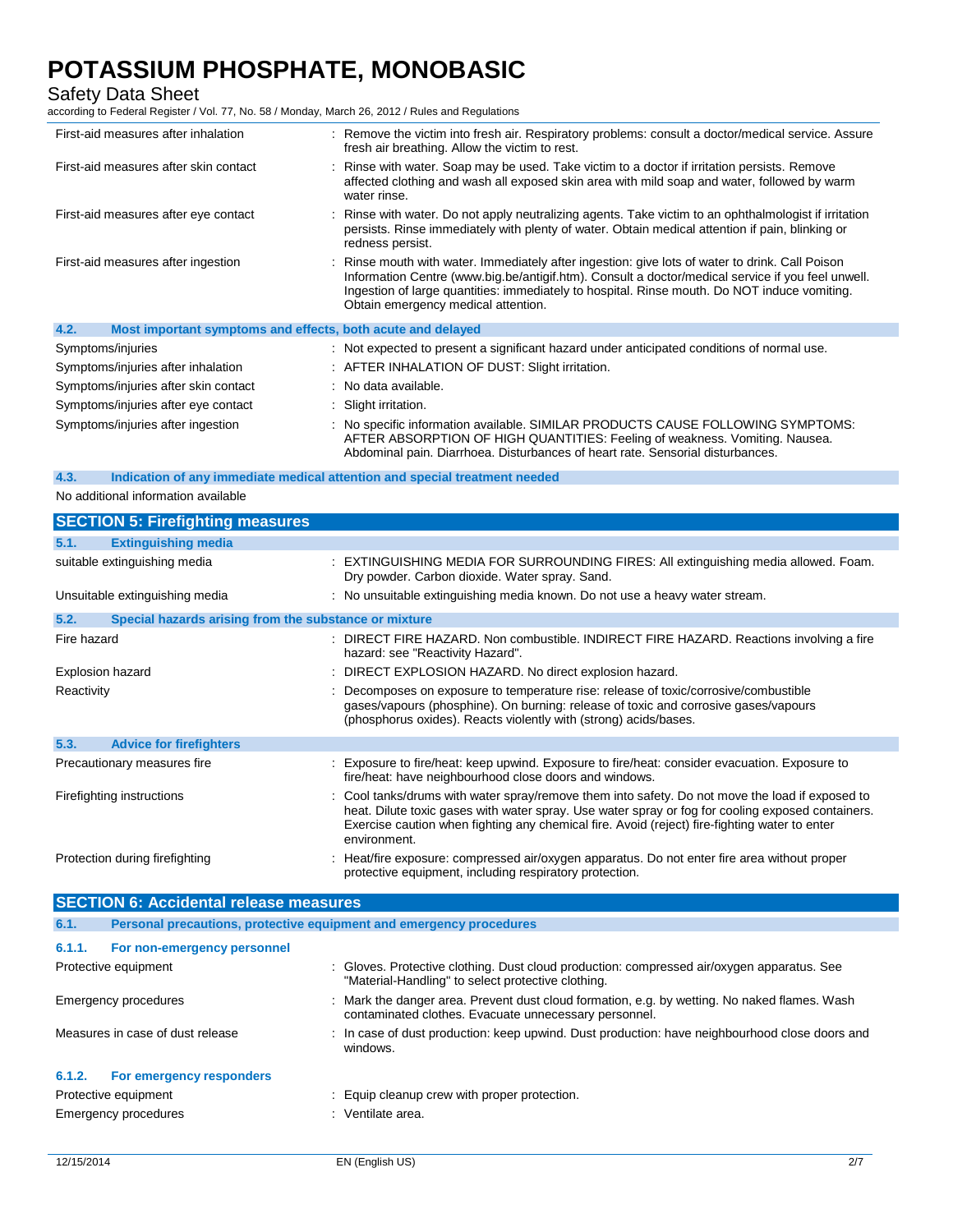Safety Data Sheet

according to Federal Register / Vol. 77, No. 58 / Monday, March 26, 2012 / Rules and Regulations

| 6.2.                                                                                                    | <b>Environmental precautions</b>                     |                                                                                                                                                                                                                                                                                                                                                                   |
|---------------------------------------------------------------------------------------------------------|------------------------------------------------------|-------------------------------------------------------------------------------------------------------------------------------------------------------------------------------------------------------------------------------------------------------------------------------------------------------------------------------------------------------------------|
| Prevent entry to sewers and public waters. Notify authorities if liquid enters sewers or public waters. |                                                      |                                                                                                                                                                                                                                                                                                                                                                   |
| 6.3.                                                                                                    | Methods and material for containment and cleaning up |                                                                                                                                                                                                                                                                                                                                                                   |
| For containment                                                                                         |                                                      | : Contain released substance, pump into suitable containers. Consult "Material-handling" to select<br>material of containers. Plug the leak, cut off the supply. Knock down/dilute dust cloud with water<br>spray. On heating: dilute combustible/toxic gases/vapours.                                                                                            |
|                                                                                                         | Methods for cleaning up                              | : Stop dust cloud by humidifying. Scoop solid spill into closing containers. See "Material-handling"<br>for suitable container materials. Clean contaminated surfaces with an excess of water. Wash<br>clothing and equipment after handling. On land, sweep or shovel into suitable containers.<br>Minimize generation of dust. Store away from other materials. |
| 6.4.                                                                                                    | <b>Reference to other sections</b>                   |                                                                                                                                                                                                                                                                                                                                                                   |

See Heading 8. Exposure controls and personal protection.

| <b>SECTION 7: Handling and storage</b>                               |                                                                                                                                                                                                                                                                                                                                                                                                                                                                                                                                                                                         |
|----------------------------------------------------------------------|-----------------------------------------------------------------------------------------------------------------------------------------------------------------------------------------------------------------------------------------------------------------------------------------------------------------------------------------------------------------------------------------------------------------------------------------------------------------------------------------------------------------------------------------------------------------------------------------|
| 7.1.<br><b>Precautions for safe handling</b>                         |                                                                                                                                                                                                                                                                                                                                                                                                                                                                                                                                                                                         |
| Precautions for safe handling                                        | : Comply with the legal requirements. Remove contaminated clothing immediately. Clean<br>contaminated clothing. Thoroughly clean/dry the installation before use. Avoid raising dust. Keep<br>away from naked flames/heat. Observe normal hygiene standards. Keep container tightly closed.<br>Carry operations in the open/under local exhaust/ventilation or with respiratory protection. Wash<br>hands and other exposed areas with mild soap and water before eat, drink or smoke and when<br>leaving work. Provide good ventilation in process area to prevent formation of vapor. |
| Conditions for safe storage, including any incompatibilities<br>7.2. |                                                                                                                                                                                                                                                                                                                                                                                                                                                                                                                                                                                         |
| Storage conditions                                                   | : Keep only in the original container in a cool, well ventilated place away from : Direct sunlight.<br>Keep container closed when not in use.                                                                                                                                                                                                                                                                                                                                                                                                                                           |
| Incompatible products                                                | : Strong bases, strong acids.                                                                                                                                                                                                                                                                                                                                                                                                                                                                                                                                                           |
| Incompatible materials                                               | : Sources of ignition. Direct sunlight.                                                                                                                                                                                                                                                                                                                                                                                                                                                                                                                                                 |
| Storage temperature                                                  | : 20 °C                                                                                                                                                                                                                                                                                                                                                                                                                                                                                                                                                                                 |
| Heat-ignition                                                        | : KEEP SUBSTANCE AWAY FROM: heat sources.                                                                                                                                                                                                                                                                                                                                                                                                                                                                                                                                               |
| Prohibitions on mixed storage                                        | : KEEP SUBSTANCE AWAY FROM: (strong) acids. (strong) bases. oxidizing agents.<br>water/moisture.                                                                                                                                                                                                                                                                                                                                                                                                                                                                                        |
| Storage area                                                         | : Store in a dry area. Store at room temperature. Keep container in a well-ventilated place. Meet<br>the legal requirements.                                                                                                                                                                                                                                                                                                                                                                                                                                                            |
| Special rules on packaging                                           | : SPECIAL REQUIREMENTS: closing. watertight. dry. clean. correctly labelled. meet the legal<br>requirements. Secure fragile packagings in solid containers.                                                                                                                                                                                                                                                                                                                                                                                                                             |
| Packaging materials                                                  | : SUITABLE MATERIAL: paper. cardboard. polyethylene. textile. synthetic material. MATERIAL<br>TO AVOID: steel, aluminium.                                                                                                                                                                                                                                                                                                                                                                                                                                                               |
| 7.3.<br>Specific end use(s)                                          |                                                                                                                                                                                                                                                                                                                                                                                                                                                                                                                                                                                         |

No additional information available

| <b>SECTION 8: Exposure controls/personal protection</b> |  |                                                                                                          |
|---------------------------------------------------------|--|----------------------------------------------------------------------------------------------------------|
| 8.1.<br><b>Control parameters</b>                       |  |                                                                                                          |
| No additional information available                     |  |                                                                                                          |
|                                                         |  |                                                                                                          |
| 8.2.<br><b>Exposure controls</b>                        |  |                                                                                                          |
| Personal protective equipment                           |  | : Avoid all unnecessary exposure.                                                                        |
| Materials for protective clothing                       |  | : GIVE GOOD RESISTANCE: synthetic material. rubber.                                                      |
| Hand protection                                         |  | : Gloves. Wear protective gloves.                                                                        |
| Eye protection                                          |  | : Safety glasses. In case of dust production: protective goggles. Chemical goggles or safety<br>glasses. |
| Skin and body protection                                |  | : Protective clothing.                                                                                   |
| Respiratory protection                                  |  | : Dust production: dust mask with filter type P1. Wear approved mask.                                    |
| Other information                                       |  | : When using, do not eat, drink or smoke.                                                                |
| <b>SECTION 9: Physical and chemical properties</b>      |  |                                                                                                          |

|                | <b>PULOTION 9. FIFFOLIO AND CHUMBOAT DI OPULIUS</b>   |                                                  |     |
|----------------|-------------------------------------------------------|--------------------------------------------------|-----|
| 9.1.           | Information on basic physical and chemical properties |                                                  |     |
| Physical state |                                                       | : Solid                                          |     |
| Appearance     |                                                       | : Crystalline solid. Crystalline powder. Grains. |     |
| Molecular mass |                                                       | $: 136.09$ q/mol                                 |     |
| 12/15/2014     |                                                       | EN (English US)                                  | 3/7 |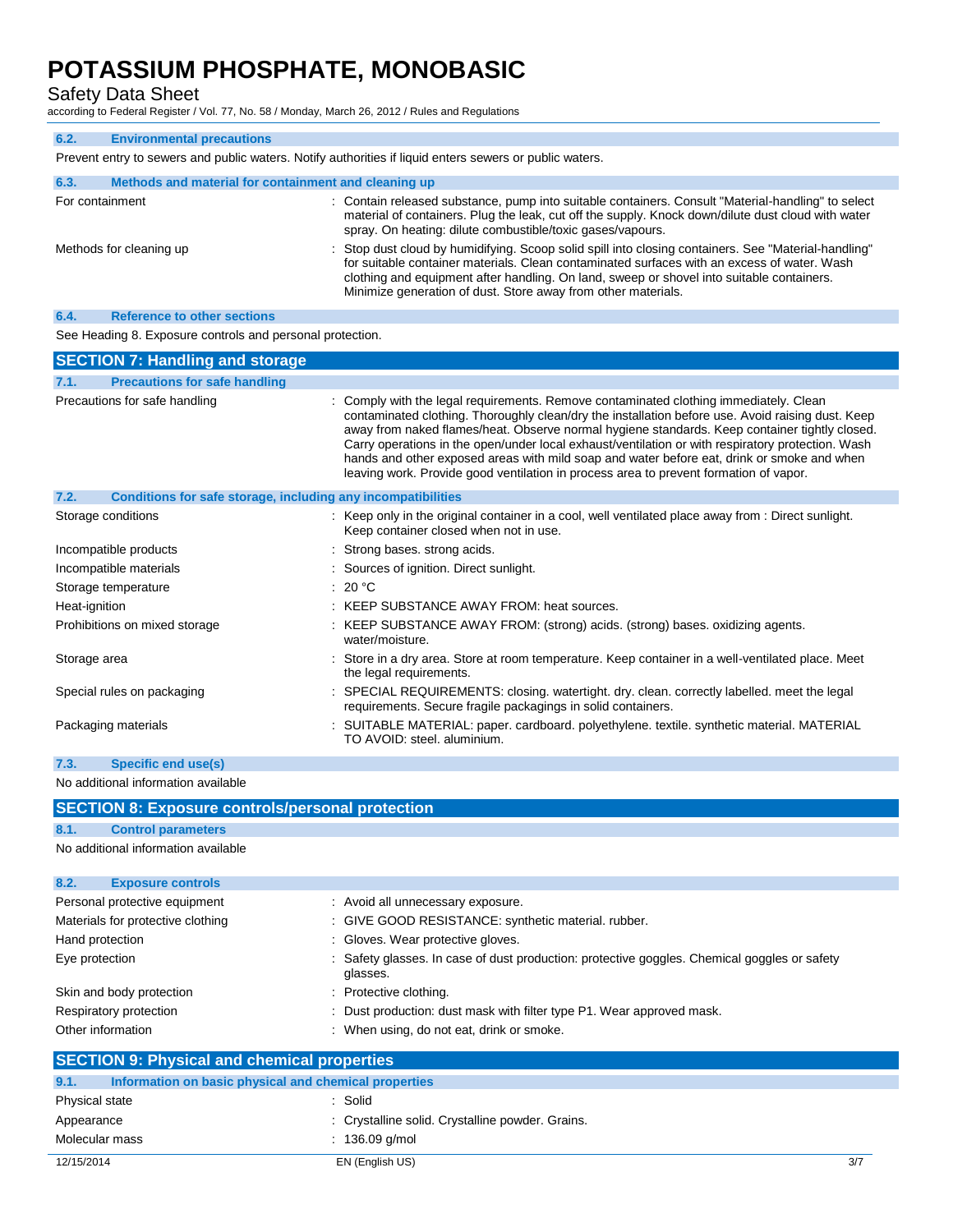### Safety Data Sheet

according to Federal Register / Vol. 77, No. 58 / Monday, March 26, 2012 / Rules and Regulations

| Color                                       | Colourless or white.                      |
|---------------------------------------------|-------------------------------------------|
| Odor                                        | Odourless.                                |
| Odor threshold                              | No data available                         |
| рH                                          | $: 4.5(1\%)$                              |
| pH solution                                 | $: 1\%$                                   |
| Relative evaporation rate (butyl acetate=1) | : No data available                       |
| Melting point                               | : 253 °C                                  |
| Freezing point                              | : No data available                       |
| Boiling point                               | Not applicable                            |
| Flash point                                 | Not applicable                            |
| Self ignition temperature                   | Not applicable                            |
| Decomposition temperature                   | 400 °C                                    |
| Flammability (solid, gas)                   | No data available                         |
| Vapor pressure                              | No data available                         |
| Relative vapor density at 20 °C             | No data available                         |
| Relative density                            | 2.3                                       |
| Density                                     | 2338 kg/m <sup>3</sup>                    |
| Solubility                                  | Soluble in water.<br>Water: 22 g/100ml    |
| Log Pow                                     | No data available                         |
| Log Kow                                     | No data available                         |
| Viscosity, kinematic                        | No data available                         |
| Viscosity, dynamic                          | No data available                         |
| <b>Explosive properties</b>                 | No data available                         |
| Oxidizing properties                        | No data available                         |
| <b>Explosive limits</b>                     | No data available                         |
| <b>Other information</b><br>9.2.            |                                           |
| Minimum ignition energy                     | Not applicable                            |
| <b>VOC content</b>                          | Not applicable                            |
| Other properties                            | Hygroscopic. Substance has acid reaction. |

### **SECTION 10: Stability and reactivity**

#### **10.1. Reactivity**

Decomposes on exposure to temperature rise: release of toxic/corrosive/combustible gases/vapours (phosphine). On burning: release of toxic and corrosive gases/vapours (phosphorus oxides). Reacts violently with (strong) acids/bases.

| 10.2.                                                | <b>Chemical stability</b>                 |                  |  |
|------------------------------------------------------|-------------------------------------------|------------------|--|
|                                                      | Hygroscopic. Not established.             |                  |  |
| 10.3.                                                | <b>Possibility of hazardous reactions</b> |                  |  |
| Not established.                                     |                                           |                  |  |
| 10.4.                                                | <b>Conditions to avoid</b>                |                  |  |
| Direct sunlight. Extremely high or low temperatures. |                                           |                  |  |
| 10.5.                                                | <b>Incompatible materials</b>             |                  |  |
| strong acids. Strong bases.                          |                                           |                  |  |
| 10.6.                                                | <b>Hazardous decomposition products</b>   |                  |  |
| fume. Carbon monoxide. Carbon dioxide.               |                                           |                  |  |
| <b>SECTION 11: Toxicological information</b>         |                                           |                  |  |
| 11.1.                                                | Information on toxicological effects      |                  |  |
| Acute toxicity                                       |                                           | : Not classified |  |
| POTASSIUM PHOSPHATE, MONOBASIC (\f)7778-77-0         |                                           |                  |  |
|                                                      | LD50 oral rat<br>7100 mg/kg (Rat)         |                  |  |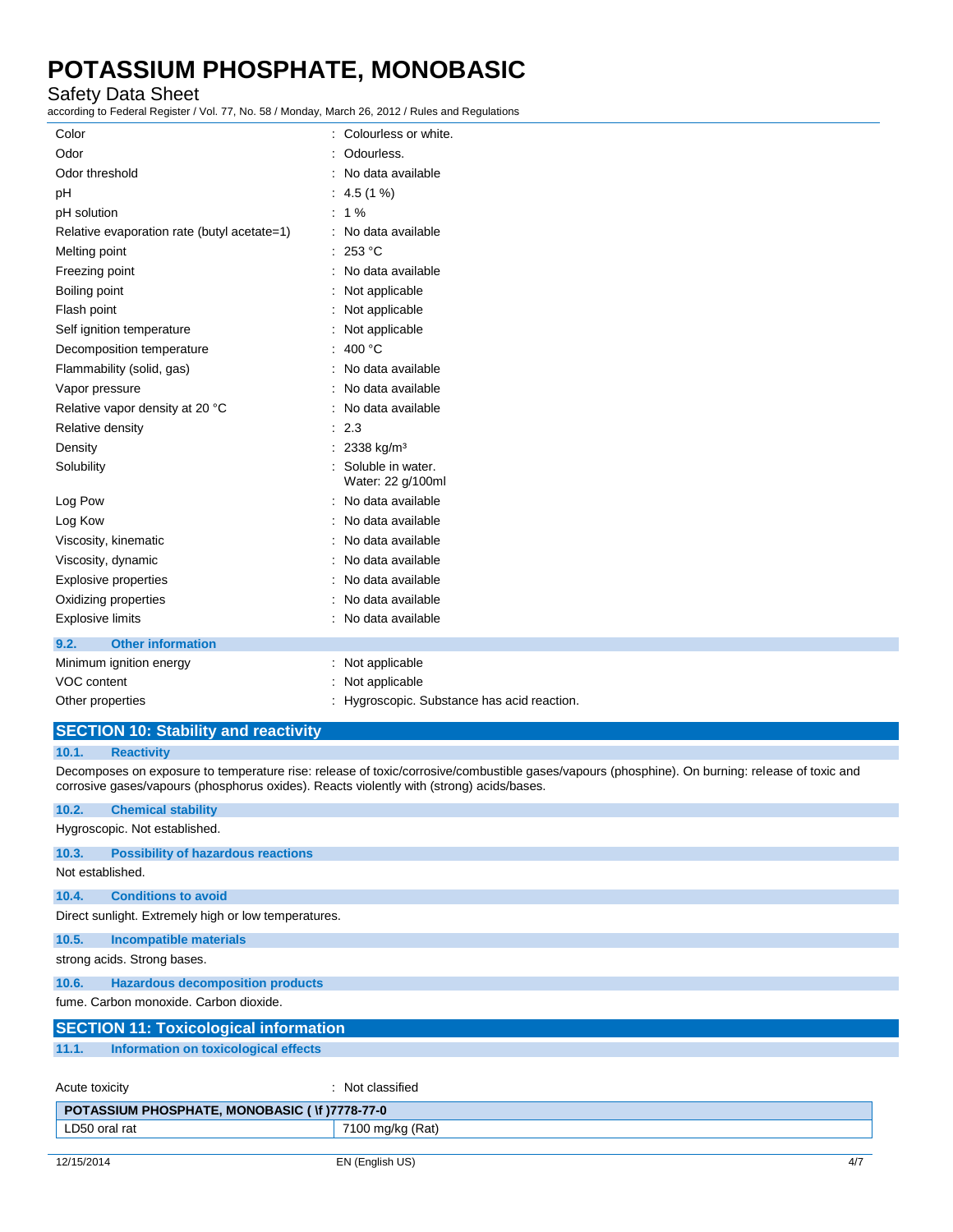### Safety Data Sheet

according to Federal Register / Vol. 77, No. 58 / Monday, March 26, 2012 / Rules and Regulations

| POTASSIUM PHOSPHATE, MONOBASIC ( \f )7778-77-0         |                                                                                                                                                                                                                                                  |  |
|--------------------------------------------------------|--------------------------------------------------------------------------------------------------------------------------------------------------------------------------------------------------------------------------------------------------|--|
| LD50 dermal rabbit                                     | $>$ 4640 mg/kg (Rabbit)                                                                                                                                                                                                                          |  |
| Skin corrosion/irritation                              | : Not classified                                                                                                                                                                                                                                 |  |
|                                                        | pH: 4.5 (1 %)                                                                                                                                                                                                                                    |  |
| Serious eye damage/irritation                          | : Not classified                                                                                                                                                                                                                                 |  |
|                                                        | pH: 4.5 (1 %)                                                                                                                                                                                                                                    |  |
| Respiratory or skin sensitization                      | : Not classified                                                                                                                                                                                                                                 |  |
| Germ cell mutagenicity                                 | : Not classified                                                                                                                                                                                                                                 |  |
| Carcinogenicity                                        | : Not classified                                                                                                                                                                                                                                 |  |
| Reproductive toxicity                                  | : Not classified                                                                                                                                                                                                                                 |  |
| Specific target organ toxicity (single exposure)       | : Not classified                                                                                                                                                                                                                                 |  |
| Specific target organ toxicity (repeated<br>exposure)  | : Not classified                                                                                                                                                                                                                                 |  |
| Aspiration hazard                                      | : Not classified                                                                                                                                                                                                                                 |  |
| Potential Adverse human health effects and<br>symptoms | : Based on available data, the classification criteria are not met.                                                                                                                                                                              |  |
| Symptoms/injuries after inhalation                     | : AFTER INHALATION OF DUST: Slight irritation.                                                                                                                                                                                                   |  |
| Symptoms/injuries after skin contact                   | : No data available.                                                                                                                                                                                                                             |  |
| Symptoms/injuries after eye contact                    | : Slight irritation.                                                                                                                                                                                                                             |  |
| Symptoms/injuries after ingestion                      | : No specific information available. SIMILAR PRODUCTS CAUSE FOLLOWING SYMPTOMS:<br>AFTER ABSORPTION OF HIGH QUANTITIES: Feeling of weakness. Vomiting. Nausea.<br>Abdominal pain. Diarrhoea. Disturbances of heart rate. Sensorial disturbances. |  |

| <b>SECTION 12: Ecological information</b>         |                                                                                                            |
|---------------------------------------------------|------------------------------------------------------------------------------------------------------------|
| 12.1.<br><b>Toxicity</b>                          |                                                                                                            |
| Ecology - air                                     | : Not classified as dangerous for the ozone layer (Regulation (EC) No 1005/2009). TA-Luft Klasse<br>5.2.1. |
| Ecology - water                                   | Mild water pollutant (surface water). Slightly harmful to fishes. May cause eutrophication. pH<br>shift.   |
| <b>POTASSIUM PHOSPHATE, MONOBASIC (7778-77-0)</b> |                                                                                                            |

| LC50 fish 1                               | > 900 mg/l (48 h; Leuciscus idus)            |
|-------------------------------------------|----------------------------------------------|
| EC50 other aquatic organisms 1            | 2 ppm (672 h; Potamogeton sp.; O2 evolution) |
| Threshold limit other aquatic organisms 1 | 1 ppm (672 h; Potamogeton sp.; O2 evolution) |
| Threshold limit algae 1                   | 1 ppm (672 h; Elodea sp.; O2 evolution)      |
| Threshold limit algae 2                   | > 5 ppm (672 h; Elodea sp.; O2 evolution)    |

#### **12.2. Persistence and degradability**

| POTASSIUM PHOSPHATE, MONOBASIC (7778-77-0)       |                                                    |  |
|--------------------------------------------------|----------------------------------------------------|--|
| Persistence and degradability                    | Biodegradability: not applicable. Not established. |  |
| Biochemical oxygen demand (BOD)                  | Not applicable                                     |  |
| Chemical oxygen demand (COD)                     | Not applicable                                     |  |
| ThOD                                             | Not applicable                                     |  |
| BOD (% of ThOD)                                  | Not applicable                                     |  |
| 12.3.<br><b>Bioaccumulative potential</b>        |                                                    |  |
| <b>DOTACCIUM DUOCDUATE MONORACIC (7779-77-0)</b> |                                                    |  |

| POTASSIUM PHOSPHATE, MONOBASIC (7778-7) |                                                                  |  |
|-----------------------------------------|------------------------------------------------------------------|--|
| Bioaccumulative potential               | No<br>Not established.<br>ı data available.<br>, bioaccumulation |  |
|                                         |                                                                  |  |

### **12.4. Mobility in soil**

No additional information available

#### **12.5. Other adverse effects**

Other information **contact to the environment.** The environment of the environment.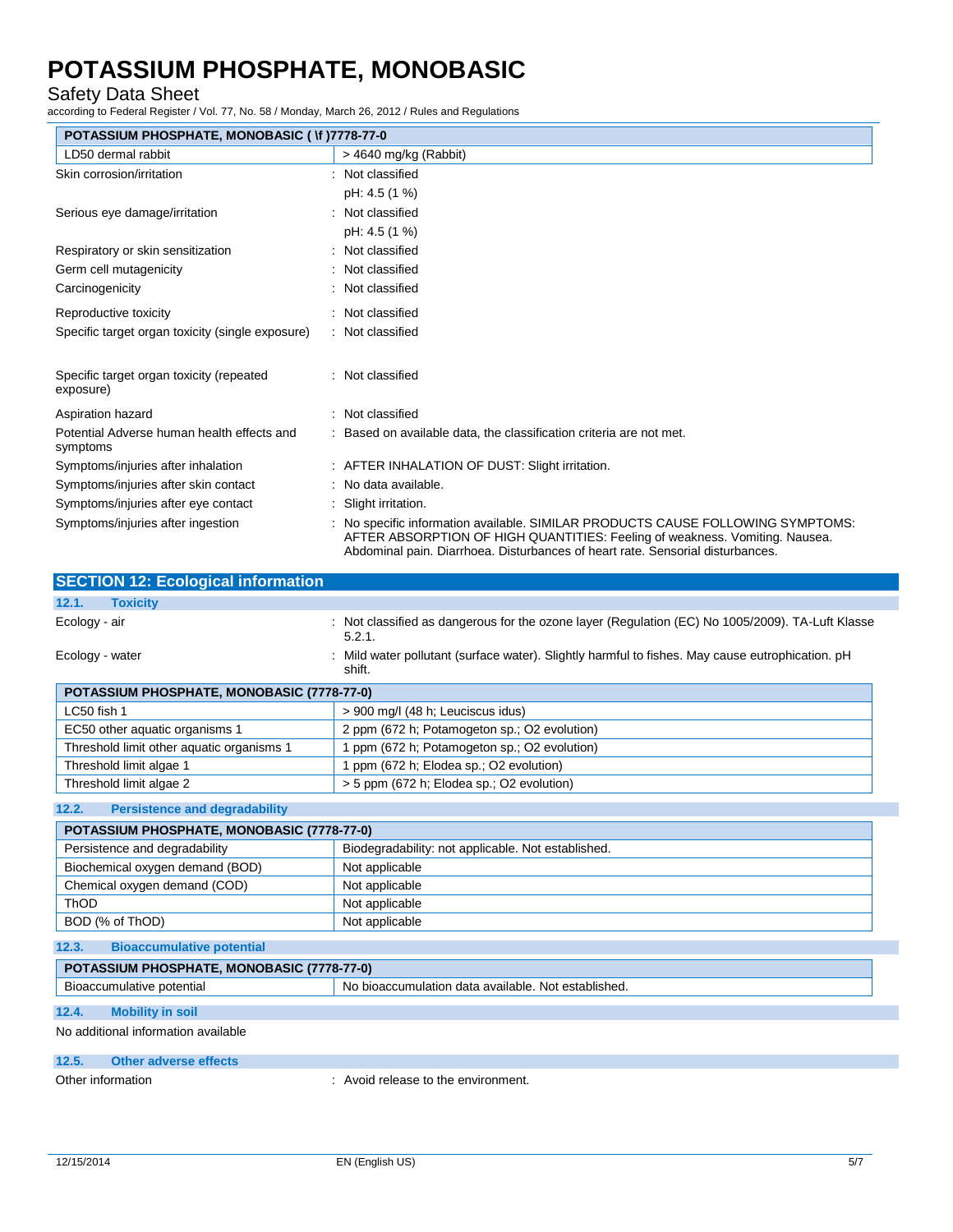Safety Data Sheet

according to Federal Register / Vol. 77, No. 58 / Monday, March 26, 2012 / Rules and Regulations

| <b>SECTION 13: Disposal considerations</b>                                |                                                                                                                                                                                                                                                 |
|---------------------------------------------------------------------------|-------------------------------------------------------------------------------------------------------------------------------------------------------------------------------------------------------------------------------------------------|
| 13.1.<br><b>Waste treatment methods</b>                                   |                                                                                                                                                                                                                                                 |
| Waste disposal recommendations                                            | Remove waste in accordance with local and/or national regulations. Precipitate/make insoluble.<br>Remove to an authorized dump. Do not discharge into surface water. Dispose in a safe manner<br>in accordance with local/national regulations. |
| Additional information                                                    | LWCA (the Netherlands): KGA category 05. Can be considered as non hazardous waste<br>according to Directive 2008/98/EC.                                                                                                                         |
| Ecology - waste materials                                                 | : Avoid release to the environment.                                                                                                                                                                                                             |
| <b>SECTION 14: Transport information</b>                                  |                                                                                                                                                                                                                                                 |
| In accordance with DOT                                                    |                                                                                                                                                                                                                                                 |
| No dangerous good in sense of transport regulations                       |                                                                                                                                                                                                                                                 |
| <b>Additional information</b>                                             |                                                                                                                                                                                                                                                 |
| Other information                                                         | : No supplementary information available.                                                                                                                                                                                                       |
| <b>ADR</b>                                                                |                                                                                                                                                                                                                                                 |
| Transport document description                                            | ∶UN N/A                                                                                                                                                                                                                                         |
| Packing group (ADR)                                                       | : N/A                                                                                                                                                                                                                                           |
| Hazard identification number (Kemler No.)                                 | : N/A                                                                                                                                                                                                                                           |
| Classification code (ADR)                                                 | : N/A                                                                                                                                                                                                                                           |
| <b>Transport by sea</b>                                                   |                                                                                                                                                                                                                                                 |
| No additional information available                                       |                                                                                                                                                                                                                                                 |
| <b>Air transport</b>                                                      |                                                                                                                                                                                                                                                 |
| No additional information available                                       |                                                                                                                                                                                                                                                 |
| <b>SECTION 15: Regulatory information</b>                                 |                                                                                                                                                                                                                                                 |
| 15.1. US Federal regulations                                              |                                                                                                                                                                                                                                                 |
|                                                                           |                                                                                                                                                                                                                                                 |
| POTASSIUM PHOSPHATE, MONOBASIC (7778-77-0)                                |                                                                                                                                                                                                                                                 |
| Listed on the United States TSCA (Toxic Substances Control Act) inventory |                                                                                                                                                                                                                                                 |
| 15.2. International regulations                                           |                                                                                                                                                                                                                                                 |
| <b>CANADA</b>                                                             |                                                                                                                                                                                                                                                 |
| No additional information available                                       |                                                                                                                                                                                                                                                 |
|                                                                           |                                                                                                                                                                                                                                                 |
| <b>EU-Regulations</b>                                                     |                                                                                                                                                                                                                                                 |
| No additional information available                                       |                                                                                                                                                                                                                                                 |
|                                                                           |                                                                                                                                                                                                                                                 |
| Classification according to Regulation (EC) No. 1272/2008 [CLP]           |                                                                                                                                                                                                                                                 |
| Not classified                                                            |                                                                                                                                                                                                                                                 |
|                                                                           |                                                                                                                                                                                                                                                 |
| <b>Classification according to Directive 67/548/EEC or 1999/45/EC</b>     |                                                                                                                                                                                                                                                 |
| Not classified                                                            |                                                                                                                                                                                                                                                 |
| <b>National regulations</b><br>15.2.2.                                    |                                                                                                                                                                                                                                                 |
| No additional information available                                       |                                                                                                                                                                                                                                                 |
|                                                                           |                                                                                                                                                                                                                                                 |
| 15.3. US State regulations                                                |                                                                                                                                                                                                                                                 |
| No additional information available                                       |                                                                                                                                                                                                                                                 |